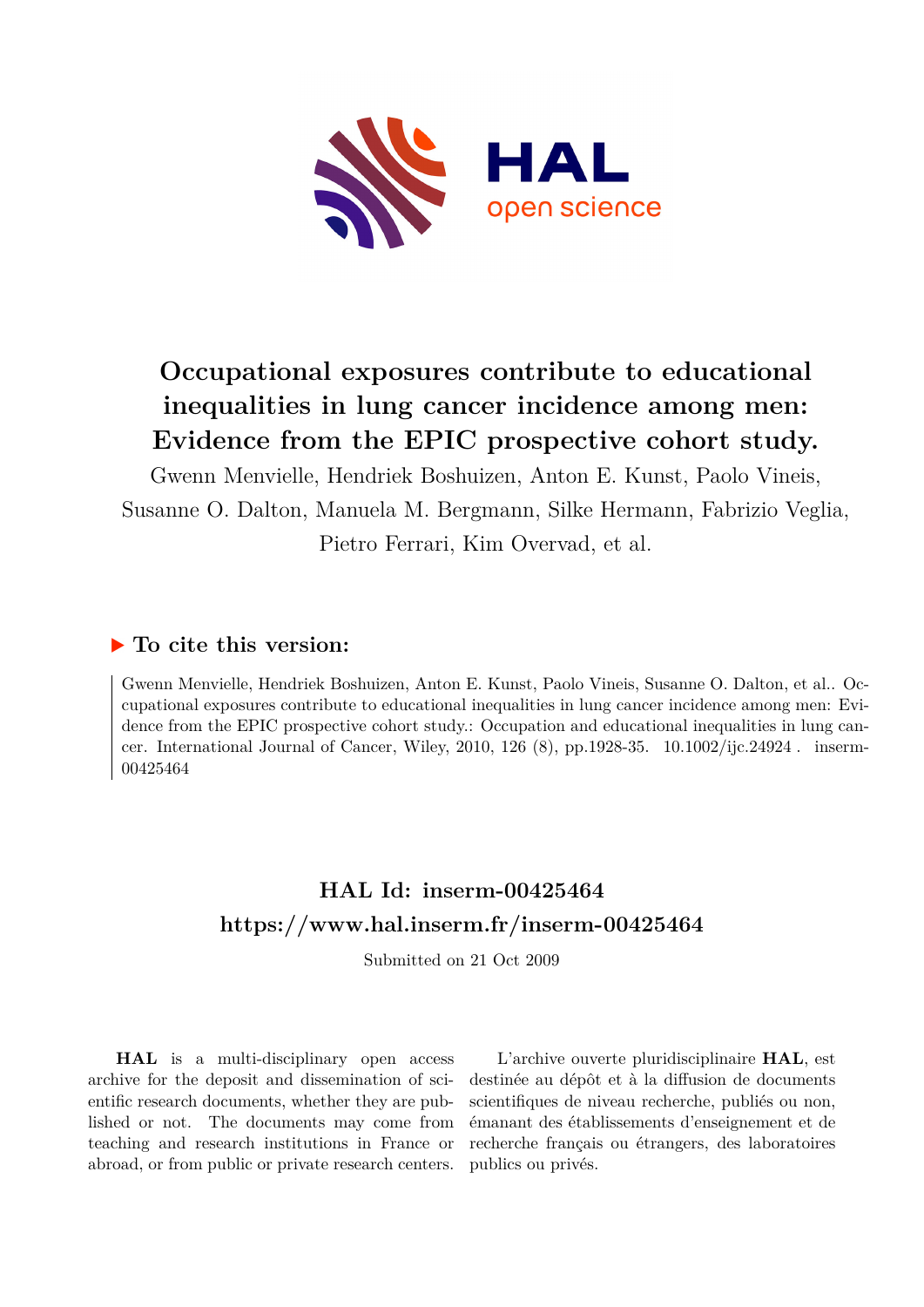## Journal category: Epidemiology

OCCUPATIONAL EXPOSURES CONTRIBUTE TO EDUCATIONAL INEQUALITIES IN LUNG CANCER INCIDENCE AMONG MEN. EVIDENCE FROM THE EPIC PROSPECTIVE COHORT STUDY.

Short title: Occupation and educational inequalities in lung cancer

Gwenn Menvielle (1,2,3), Hendriek Boshuizen (1), Anton E Kunst (2), Paolo Vineis (4)(23), Susanne O Dalton (5), Manuela M Bergmann (6), Silke Hermann (7), Fabrizio Veglia (8), Pietro Ferrari (9) Kim Overvad (10),Ole Raaschou-Nielsen (5), Anne Tjønneland (5), Rudolf Kaaks (7), Jakob Linseisen (7)(11), Domenico Palli (12), Vittorio Krogh (13), Rosario Tumino (14), Laudina Rodriguez (15), Antonio Agudo (16), Maria-José Sánchez (17)(18), Jone Miren Altzibar Arozena (19)(18), Lluis Cirera (20)(18), Eva Ardanaz (21)(18), Sheila Bingham (22), Kay-Tee Khaw (22), Paolo Boffetta (9), Eric Duell (9), Nadia Slimani (9), Valentina Gallo (23), Elio Riboli (23), H Bas Bueno-de-Mesquita (1).

- 1 The National Institute for Public Health and the Environment (RIVM), Bilthoven, The Netherlands
- 2. Department of Public Health, ErasmusMC, Rotterdam, The Netherlands
- 3. Inserm U687, Villejuif, France
- 4 University of Torino, Torino, Italy
- 5 Institute of Cancer Epidemiology, Danish Cancer Society, Copenhagen, Denmark

6 Dept of Epidemiology, German Institute of Human Nutrition, Postdam Rehbücke, Germany

- 7 Division of Cancer Epidemiology, German Cancer Research Center, Heidelberg, Germany
- 8 ISI Foundation, Torino, Italy
- 9 International Agency for Research on Cancer, Lyon, France
- 10 Dept of Clinical Epidemiology, Aarhus University Hospital, Aalborg, Denmark
- 11 Institute of Epidemiology, Helmholtz Zentrum München, Neuherberg, Germany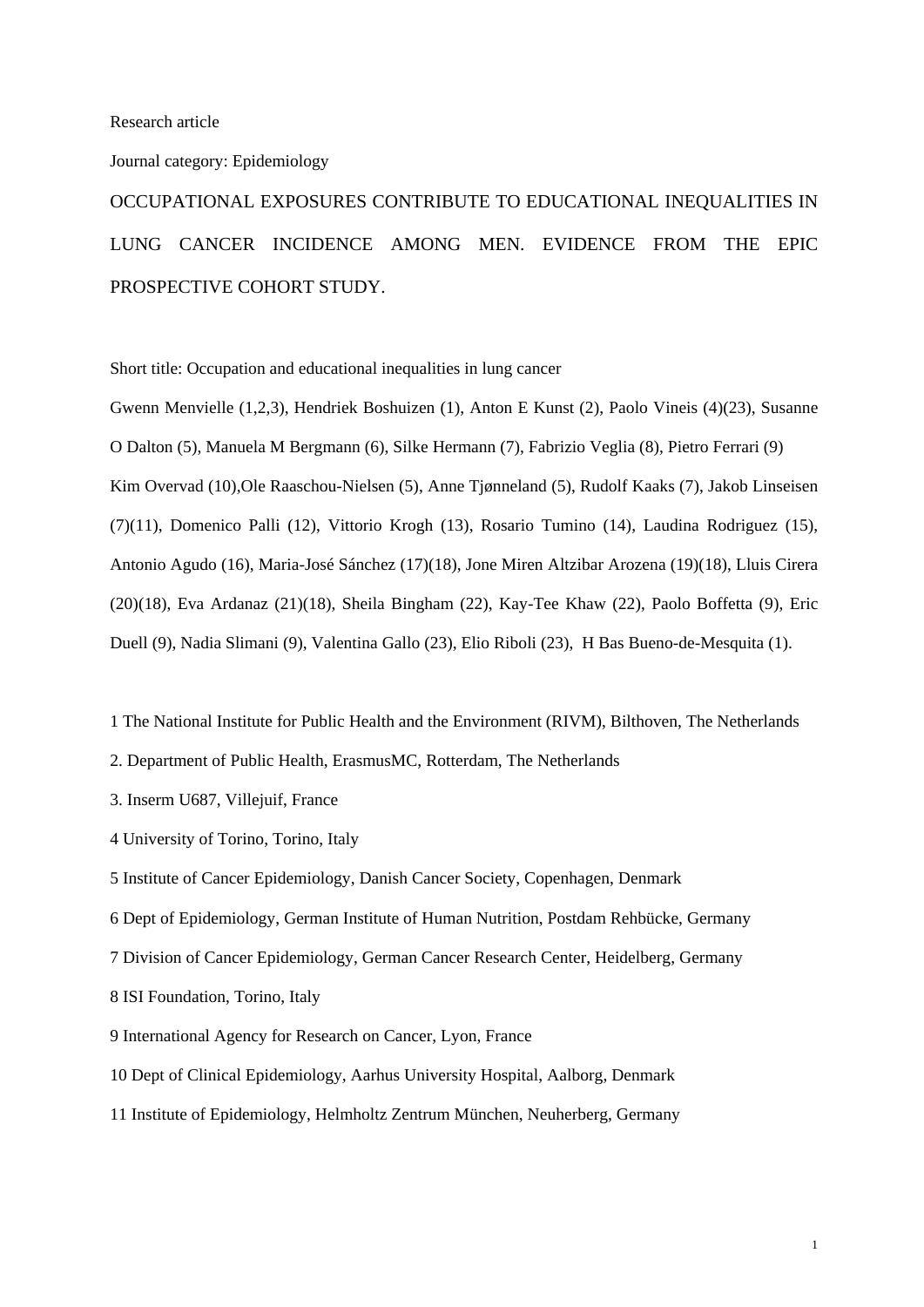12 Molecular and Nutritional Epidemiology Unit, Cancer Research and Prevention Institute (ISPO), Florence, Italy

13 Department of Preventive & Predictive Medicine, Nutritional Epidemiology Unit, Italian National Center Institute, Milan, Italy

14 Cancer registry Azienda, Ospedaliera "Civile M.P. Arezzo", Ragusa, Italy

15 Public Health and Participation Directorate (Health and Health Care Service Council), Asturias, Spain

16 Unit of Nutrition, Environment, and Cancer, Catalan Institute of Oncology, Barcelona, Spain

17 Andalusian School of Public Health, Granada, Spain

18 CIBER Epidemiología y Salud Pública (CIBERESP), Spain

19 Public Health Division of Guipuzcoa, Basque Government, Spain

20 Department of Epidemiology, Murcia Health Council, Murcia, Spain

21 Public Health Institute of Navarra, Pamplona, Spain.

22 MRC Center for Nutritional Epidemiology and Cancer Prevention and Survival, Dept of Public

Health and Primary Care, University of Cambridge, Cambridge, UK

23 Dept of Epidemiology and Public Health, Imperial College, London, UK

Corresponding author Gwenn Menvielle Inserm U687, Hôpital Paul Brousse. Bat 15/16 16 ave Paul Vaillant Couturier. 94807 Villejuif Cedex. France Gwenn.Menvielle@inserm.fr Tel: +33-1-77-74-74-20

Fax: +33-1-77-74-74-03

Keywords: Lung cancer incidence, education, men, occupational exposure

Novelty and impact of the findings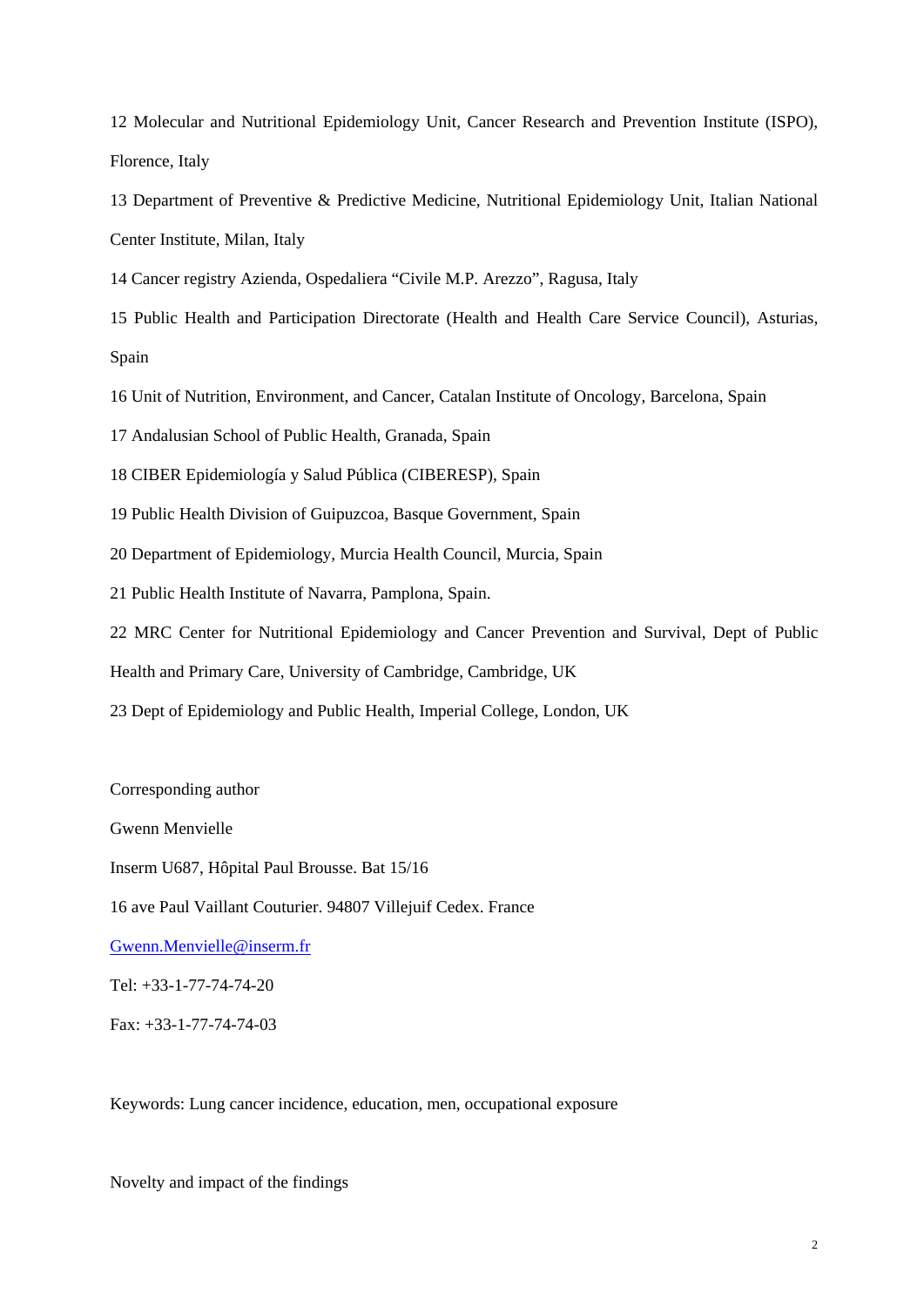Our study revealed that the impact of occupational exposures on educational inequalities in lung cancer incidence exists while of modest magnitude. Occupational exposures explained about 14% of remaining inequalities, when smoking and diet are already adjusted for.

Public and occupational health policies that aim at decreasing occupational exposure to carcinogens would help to reduce socioeconomic inequalities in the cancer field.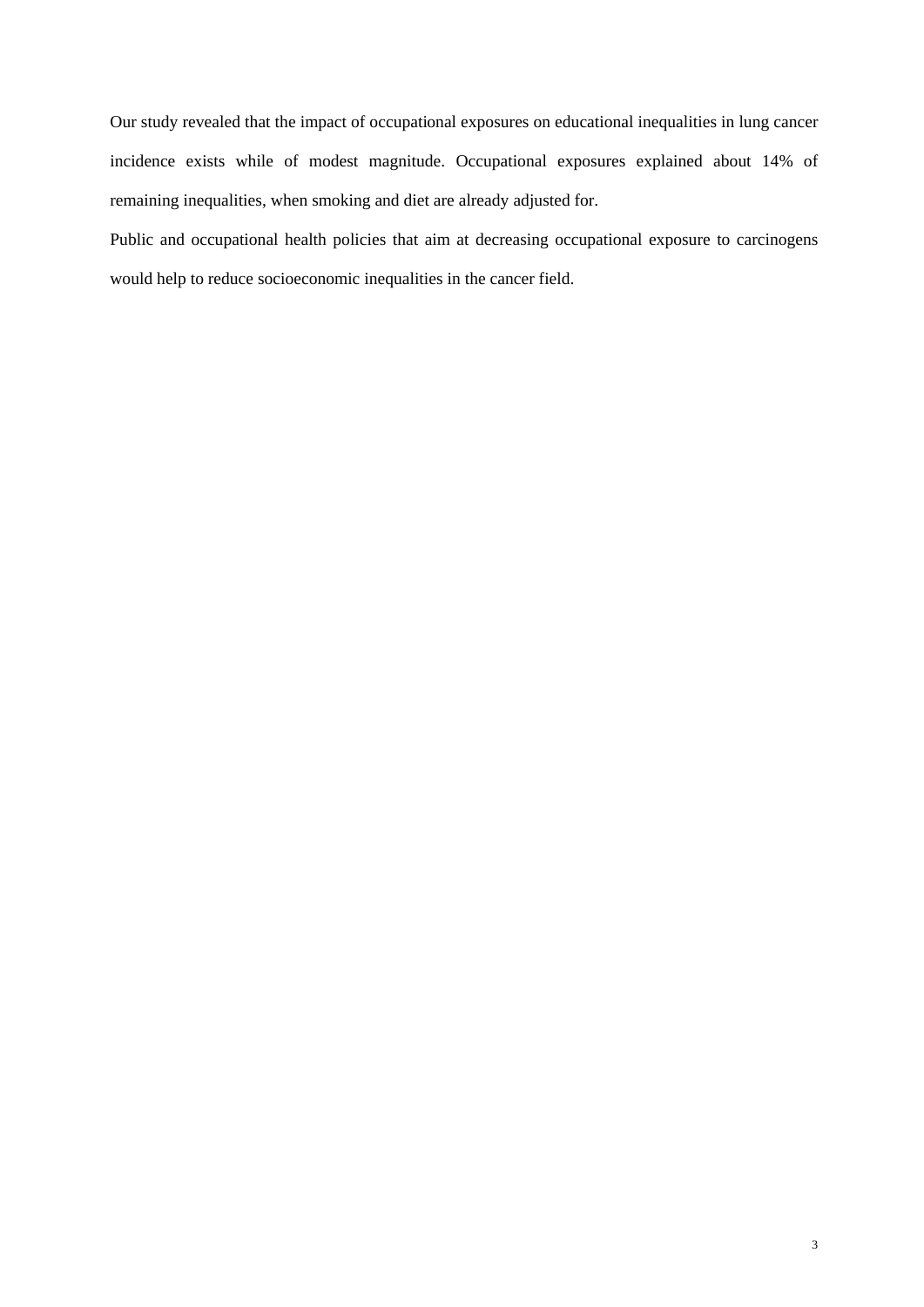## ABSTRACT

The aim of this study is to investigate to what extent occupational exposures may explain socioeconomic inequalities in lung cancer incidence after adjusting for smoking and dietary factors. Analyses were based on a subsample of the European Prospective Investigation into Cancer and Nutrition (EPIC study), a prospective cohort. Analyses included 703 incident lung cancer cases among men in Denmark, the UK, Germany, Italy, Spain and Greece. Socioeconomic position was measured using the highest level of education. Estimates of relative indices of inequality (RII) were computed with Cox regression models. We first adjusted for smoking (with detailed information on duration and quantity) and dietary factors (fruits and vegetables consumption) and then for occupational exposures. Exposure to three carcinogens (asbestos, heavy metals and polycyclic aromatic hydrocarbons) was analyzed. Occupational exposures explained 14% of the socioeconomic inequalities remaining after adjustment for smoking and fruits and vegetables consumption. Inequalities remained nevertheless statistically significant. The RII decreased from 1.87 (95% CI: 1.36-2.56) to 1.75 (1.27-2.41). The decrease was more pronounced when adjusting for asbestos than for heavy metals or PAH. Analyses by birth cohort suggested an effect of occupational exposures among older men, while due to small number of endpoints no conclusion could be drawn about the role of occupational exposures in educational inequalities among younger men. Our study revealed that the impact of occupational exposures on socioeconomic inequalities in cancer incidence, rarely studied until now, exists while of modest magnitude.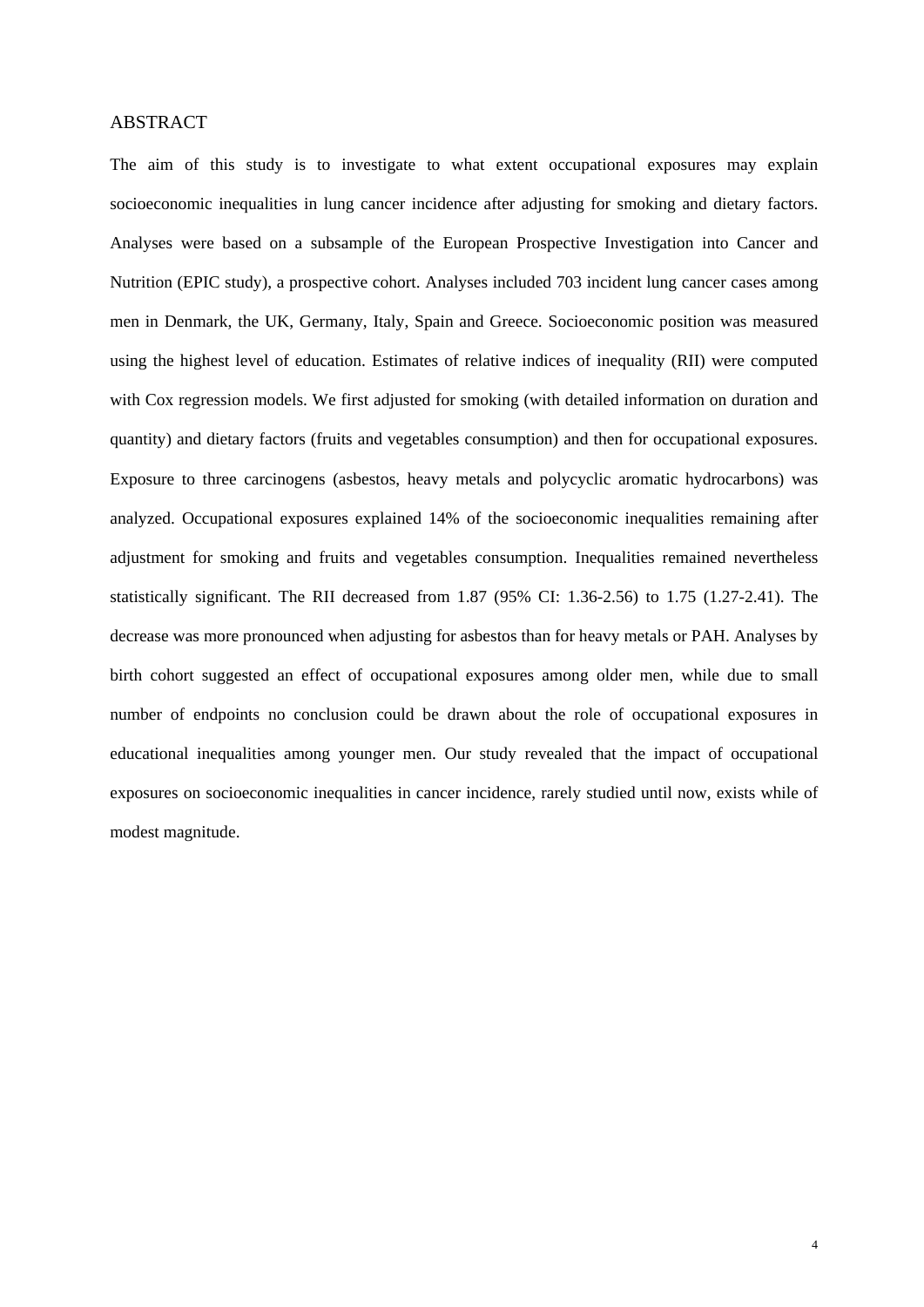### INTRODUCTION

Socioeconomic inequalities are observed in lung cancer incidence. Using various socioeconomic indicators such as education, occupational class, income or deprivation index, studies generally reported a higher risk among subjects with a lower socioeconomic position  $1-4$ . To explain these inequalities, a common hypothesis is that a higher exposure to risk factors explains the higher incidence of lung cancer in low socioeconomic groups. In other words, the risk factors are seen as intermediate variables or mediators between education and the onset of lung cancer 5, 6. Smoking is the major risk factor for lung cancer, with a population attributable fraction around 85%  $^7$ . Consequently, this risk factor should be considered first when investigating the mechanisms leading to socioeconomic inequalities in lung cancer incidence. However, studies found that smoking only partly explained these inequalities  $8-10$ . This suggests that other mediators may account for part of residual inequalities. Occupational exposures may be one of those. Indeed, exposure to several substances including asbestos, arsenic compounds, heavy metals, polycyclic aromatic hydrocarbons (PAH), silica, radon or welding fumes have been associated with lung cancer incidence  $11$ . In addition, these exposures are more prevalent among subjects with lower socioeconomic position. To our knowledge, only one study tried to estimate the contribution of occupational exposures to socioeconomic inequalities in lung cancer incidence and showed that occupational exposures did not explain any additional socioeconomic inequalities – when already adjusted for smoking  $^{12}$ . This study was, however, based on a highly selected cohort. In addition to this fragmentary evidence, one tentative estimate suggested that around 50% of socioeconomic inequalities in lung cancer mortality could be attributable to occupational exposures, but this estimate did not adjust for tobacco consumption  $13$ . The role of occupational exposures in socioeconomic inequalities in lung cancer incidence remains thus largely unknown.

We already investigated the role of smoking in educational inequalities in lung cancer incidence in the European Prospective Investigation into Cancer and Nutrition (EPIC study) and found that tobacco consumption partly explained these inequalities. Adjustment for smoking decreased educational differences in lung cancer incidence by 50 to  $65\%$  <sup>14</sup>. Fruits and vegetables consumption hardly explained any additional inequalities. In the EPIC study, occupational exposures to several carcinogens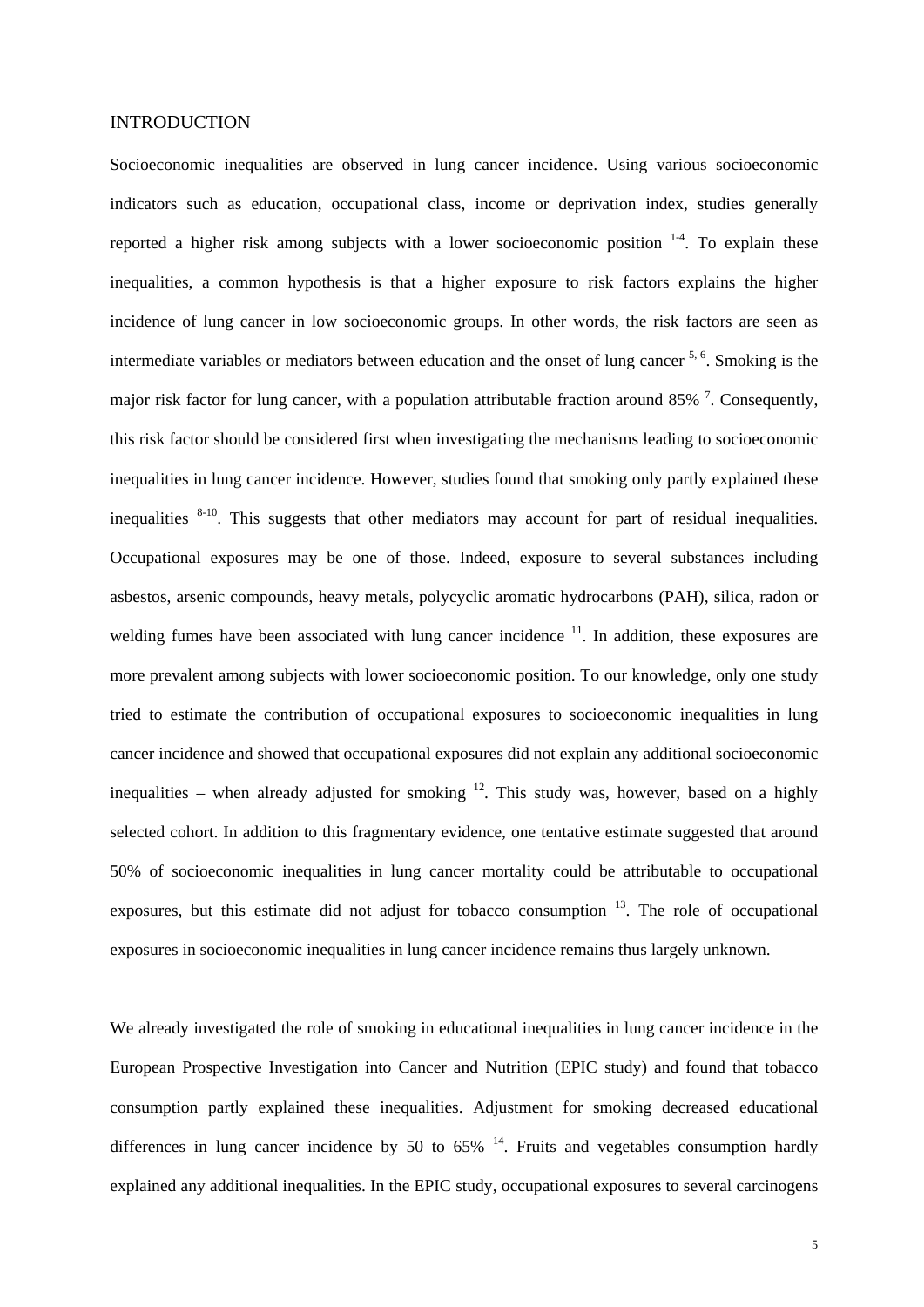were available for a subsample. In this paper, we aim to investigate the role of occupational exposures in explaining the remaining educational differences in lung cancer incidence after adjustment for smoking and dietary factors among men in Europe using the EPIC cohort.

## **METHODS**

The EPIC cohort is a multi center prospective cohort conducted in 23 centers in 10 European countries. The EPIC cohort has been extensively described elsewhere <sup>15, 16</sup>. More than 500,000 men and women were recruited during the 1990s. In this analysis, the end of the follow-up period occurred between December 2002 and December 2006. The mean follow-up was 8.4 years. At recruitment, all subjects filled in a questionnaire providing detailed information on many risk factors including smoking history and dietary factors. In 15 of the 23 centers (Spain (Asturias, Granada, Murcia, Navarra, and San Sebastian), Greece, Denmark (Copenhagen, Aarhus), Germany (Heidelberg and Postdam), Italy (Turin, Varese, Florence, Ragusa) and the UK (Cambridge)), the questionnaire included several questions on the occupational history of the participants, focusing on 52 selected occupations (or industries) that have been previously linked to developing cancer. In an earlier analysis on occupational exposures and lung cancer incidence in the EPIC cohort  $\frac{17}{17}$ , the authors developed exposure 'scores' for each of the following carcinogenic exposures: asbestos, heavy metals, PAH, environmental tobacco smoke (ETS), and silica. For each exposure, a group of experts selected all occupations (from the list of 52) exposing to this carcinogen. The exhaustive list can be found elsewhere  $17$ . The exposure 'score' was computed as the sum of the reported jobs (or employments) included in the list selected for each carcinogenic exposure. This score was then coded categorically in 4 classes: never exposed (reference category), exposed in 1 job, 2 jobs, 3 jobs and more regardless of length of employment. This crude score was developed because no information was available in the EPIC cohort regarding the duration or the level of the occupational exposure. However, previous analyses have shown a consistent association between this score and lung cancer incidence in the EPIC cohort  $17$ .

The outcome variable was first primary lung cancer (ICD 10: C33-C34). We measured socioeconomic position using the highest level of education attained categorized into only primary education or less,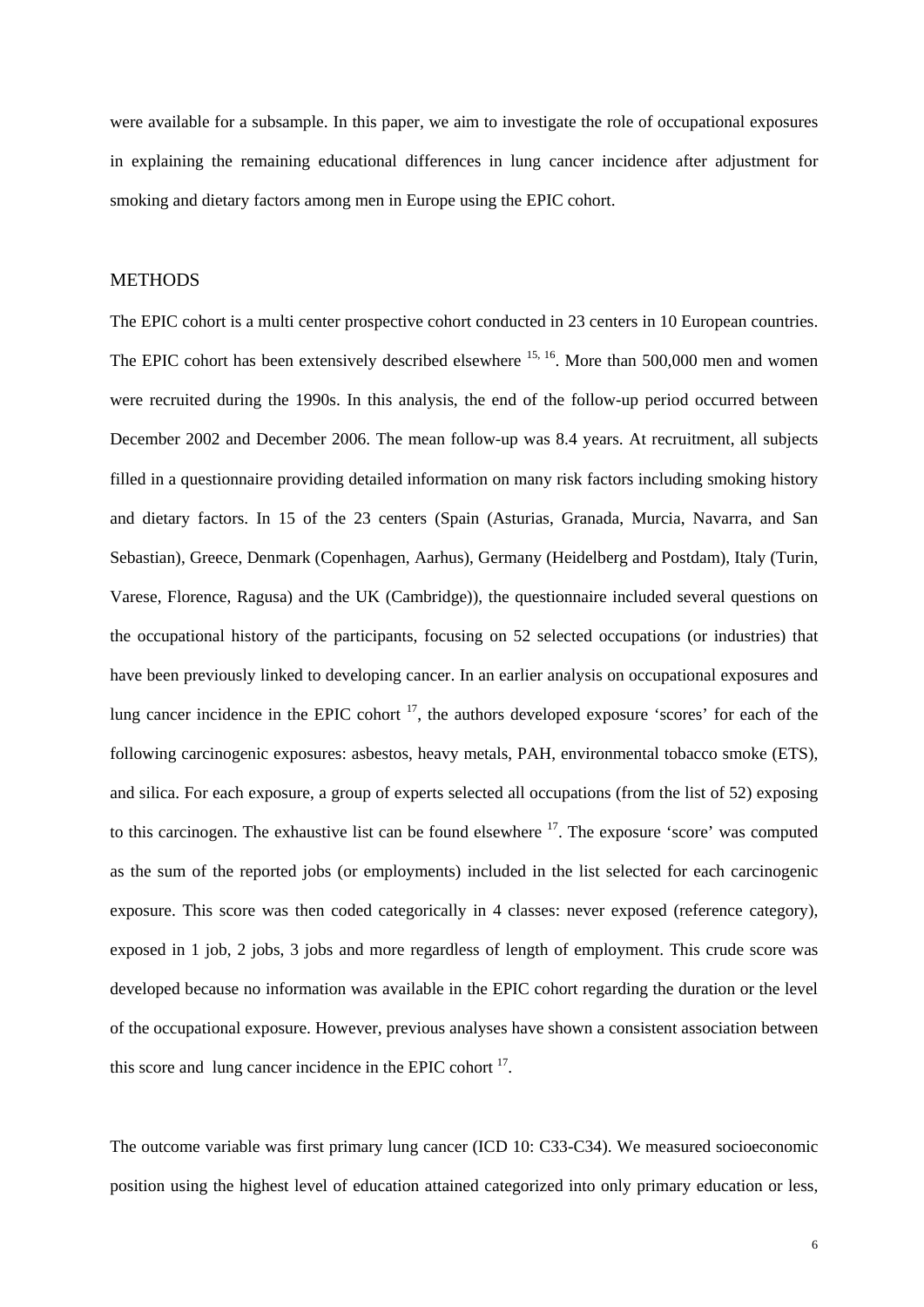vocational secondary education, other secondary education, university or vocational post-secondary education. Subjects with prevalent cancer at baseline (except non-melanoma skin cancer) or with length of follow-up equal to zero (4%) were excluded from the analysis. We also excluded subjects with a ratio of energy intake to energy expenditure in the top and bottom 1%, subjects with missing information on smoking status, diet or education and subjects with missing information on date of diagnosis for an incident cancer prior to the incident lung cancer because we could not define their censor date (n=16,139). The date of diagnosis was available for all primary lung cancer cases. We restricted the analyses to men because of the low number of cases occurring among women exposed to any carcinogen (5 in Germany, 11 in the UK, 40 in Denmark, 4 in Spain and 1 in Greece, and no information on occupational exposures among women in Italy) (n=131,505). The analysis was finally based on 88,265 men and included 703 incident lung cancer cases.

Analyses were conducted with Cox regression models. Analyses were stratified on center and age at baseline (in 1 year age categories). We computed hazard ratios (HR). To overcome problems due to differences in educational distributions between different countries or generations, we computed relative indices of inequality (RII) to quantify socioeconomic inequalities <sup>18</sup>. The calculation of the RII is based on a relative measure of education. This is a ranked variable that equals, for each educational group, to the mean proportion of the population with a *higher* level of education and is computed as follows. If the highest educational group comprises 20% of the population, this ranked variable is assigned a value of  $0.20/2=0.10$ . If the next highest educational group comprises 30% of the population, it is assigned a value of 0.20+0.30/2=0.35, etc. We computed this ranked variable by center and age categories. We then regressed the cancer incidence on this ranked variable using a Cox regression model. The RII corresponds to the estimate obtained for this ranked variable and quantifies the linear effect of the relative level of education on lung cancer risk. Thus, the RII expresses inequality within the whole socioeconomic continuum and can be interpreted as the ratio of lung cancer incidence between the lowest educated  $(0<sup>th</sup>$  percentile) and the highest educated  $(100<sup>th</sup>$  percentile). As the measure of the socioeconomic position takes into account the size and relative position of each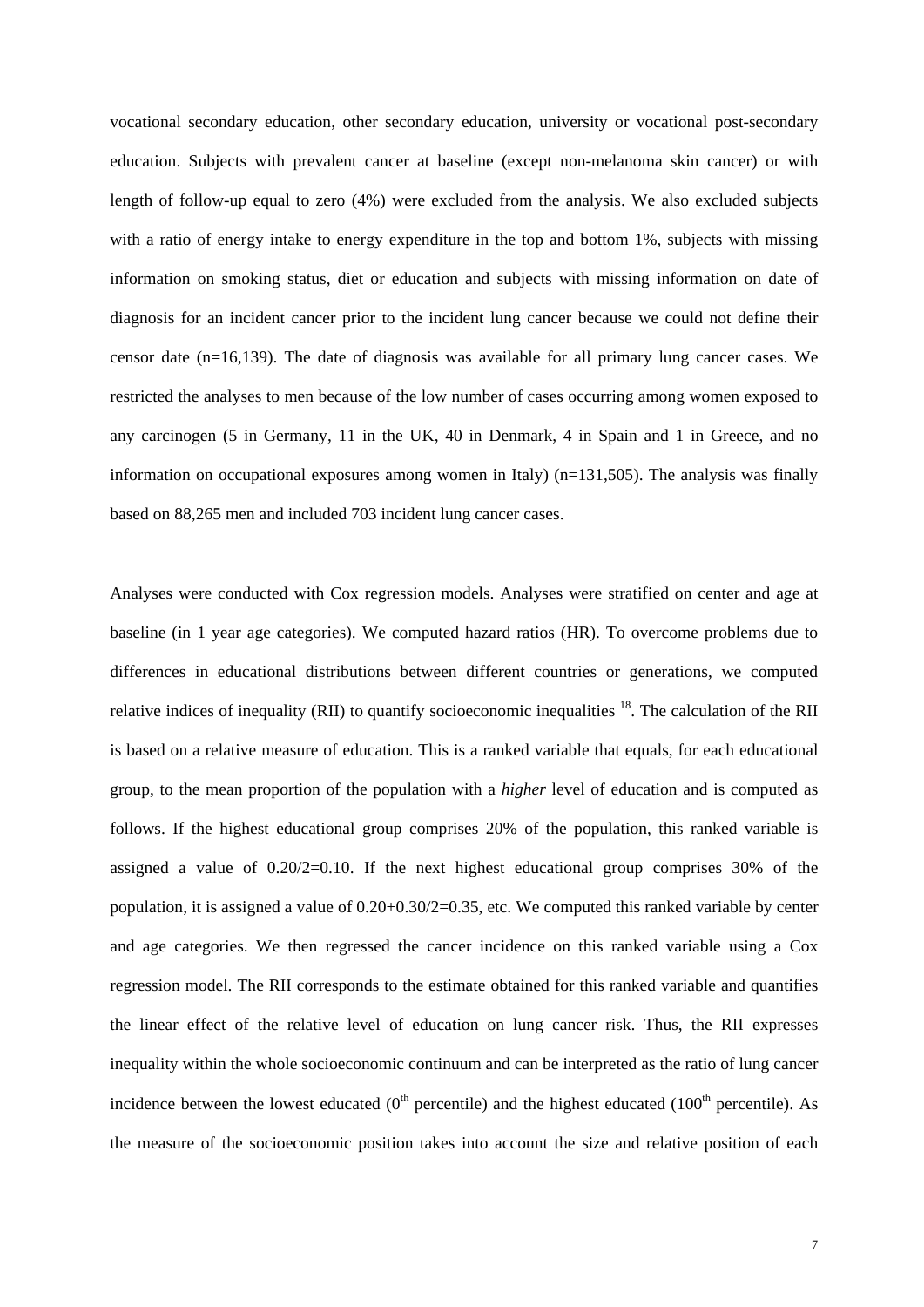educational group, it is well adapted to compare populations with different educational distributions and thus fits well with the design of this study.

We considered several models, all stratified on age at baseline and center: 1) a crude model including education only, 2) a reference model adjusted for smoking and dietary factors, 3) a full model adjusted for smoking, dietary factors and occupational exposures.

The reference model was developed in a previous analysis  $14$  and included smoking status (never, current and former smoker), three continuous variables related to tobacco consumption (age at start, current quantity smoked (number of cigarettes/day), duration of smoking) and several combinations of these variables (a quadratic term for current quantity smoked, two interaction terms between duration and quantity and between age at start and duration), as well as a dummy variable for missing values for the current quantity smoked (for duration of smoking and age at start, missing values were rare and replaced by the median). We also introduced total fruits and vegetables consumption as a continuous variable and the interaction between smoking status and this dietary variable.

The full model included, in addition to the smoking and dietary variables, the score developed for exposure to asbestos, to PAH and to heavy metals. We first introduced each score separately and then the three scores simultaneously. We did not analyze exposure to ETS or silica because of the too small number of cases occurring among exposed men (ETS: 36; silica: 27).

We conducted analyses by birth cohort as some occupational exposures may have been more prevalent in the past. This allowed indirectly accounting for time-varying aspects of occupational exposures. As there was no a priori hypothesis to define the birth cohort, we used the median of years of birth, 1941, as cut-off point and conducted analyses among men born before or after 1941.

We tested the decrease in RII when adjusting for occupational exposures. We used a method developed in a paper from Lunn and McNeil to analyze competing risks in survival analysis using readily available standard programs for fitting  $\cos$ 's  $19, 20$ . We adapted this method for our purpose, which was the comparison of the RII estimates from a model with and without adjustment for occupational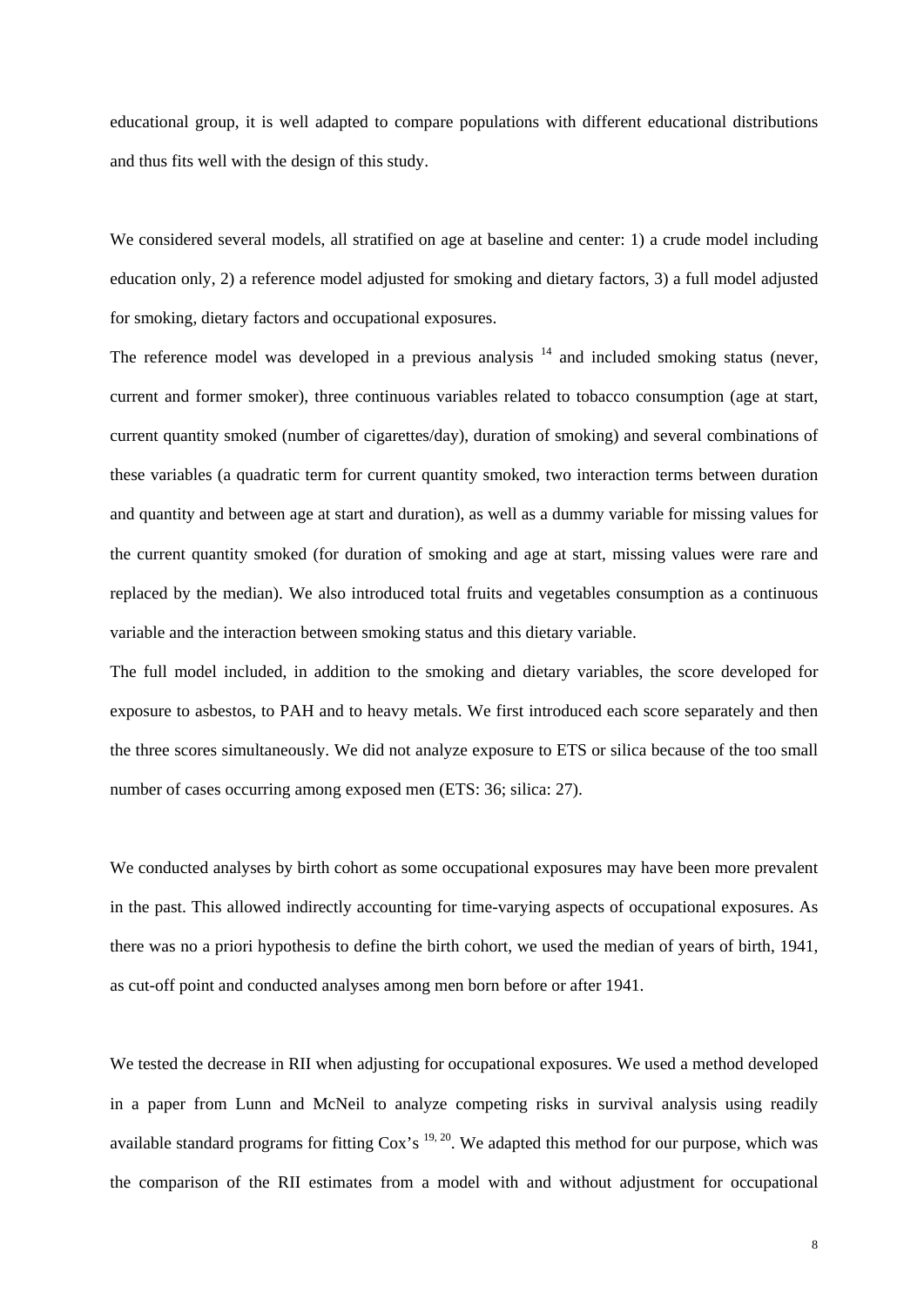exposures. We used the Cochran's Q test to examine the heterogeneity between birth cohorts in educational inequalities (measured with RII). The test statistic is computed by summing the squared difference between each birth cohort specific-RII and the overall RII, weighted by the inverse of the estimated variance of each country specific-RII.

## RESULTS

The proportion of men ever employed in a job involving exposure to one of these three carcinogens, asbestos, PAH or heavy metal, was higher among men with primary education or less or with vocational secondary education (Table 1). This proportion showed a marked non linear gradient with education, with an important gap between the two upper and the two lower categories of education. Having jobs involving exposure to PAH was less frequent than having jobs involving exposure to asbestos or heavy metals, especially among men with university or vocational post-secondary education. This pattern was found among all men and in both birth cohorts. We found a clear association between number of jobs involving exposure to asbestos and lung cancer incidence. This association was weaker and statistically nonsignificant for exposure to heavy metals and absent for exposure to PAH (Table 2).

Table 3 presents the relative indices of inequality for education in the different models. Adjustment for number of jobs involving occupational exposure to each carcinogen separately reduced the magnitude of inequality – already adjusted for smoking and fruits and vegetables consumption – in male lung cancer incidence. The decrease was larger and statistically significant for asbestos  $(p=0.01)$ . When the three carcinogens were introduced simultaneously into the model, the RII decreased from 1.87 to 1.75. We observed a significant decrease ( $p=0.05$ ) in the excess risk by 14%, from 87% to 75%. The residual RII remained significant when adjusting for number of jobs involving occupational exposure to asbestos, PAH or heavy metals.

The interaction with birth cohort was significant in all models (test for heterogeneity:  $p=0.03$  in crude model, p=0.01 in reference model, and p=0.02 in model further adjusted for all occupational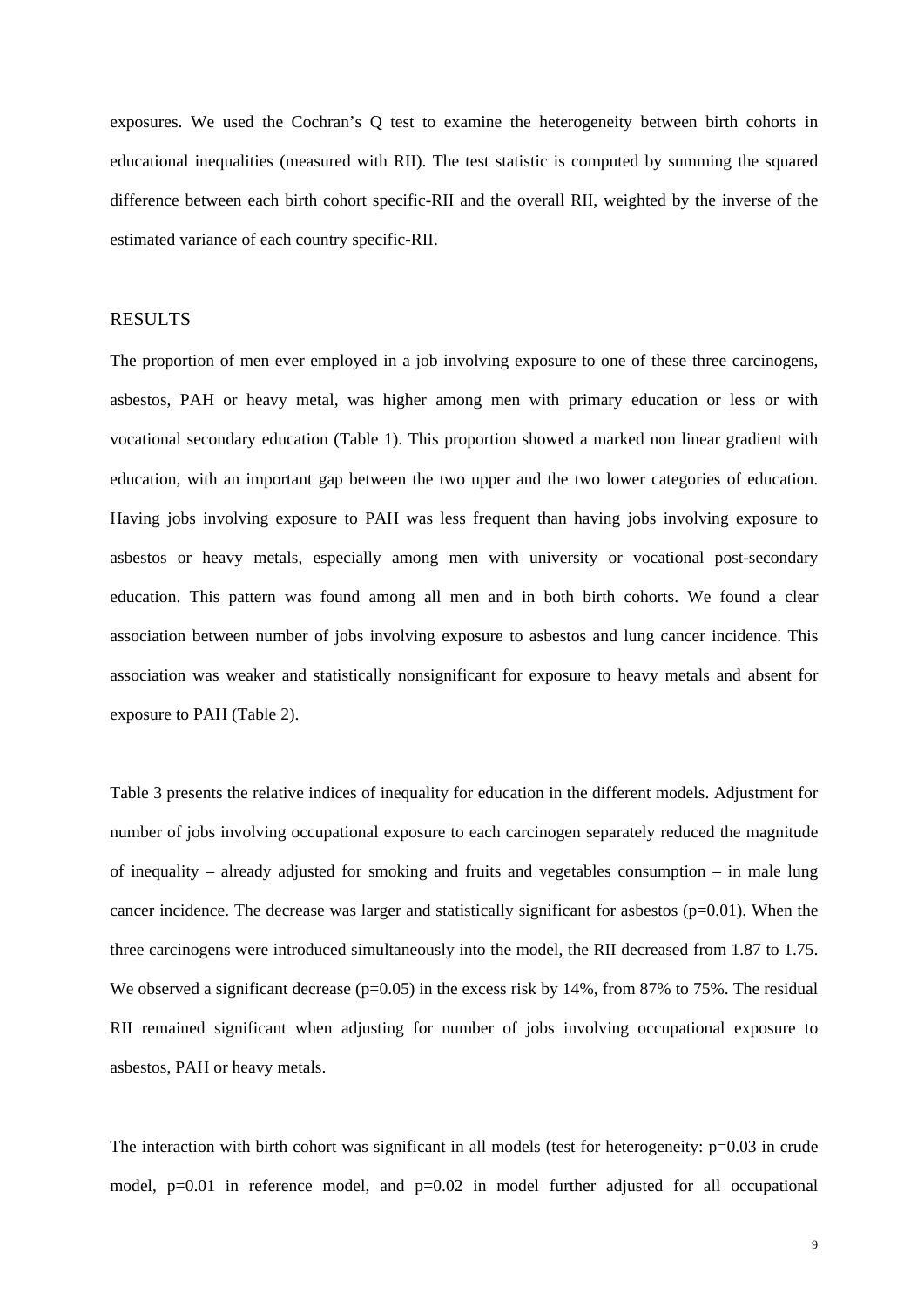exposures). Among men born before 1941, we observed large inequalities that were reduced when adjusting for smoking and dietary factors and further reduced when additionally adjusting for number of jobs involving occupational exposures. The decrease in inequalities when adjusting for all occupational exposures was statistically significant, but the RII remained statistically significant (RII=2.14; 95% CI 1.47-3.12). Estimates were smaller among men born after 1941. The risk estimates were close to 1 and confidence intervals were wide and no longer statistically significant once smoking and dietary factors were adjusted for.

In addition to RII, we also computed HR by education (Table 4). Among all men, occupational exposures, as measured by the number of jobs involving such exposures, explained part of the higher lung cancer incidence found among men with vocational secondary education and especially among men with primary education or less. The same applies to men born before or in 1941. Even after adjustment for occupational exposures, lung cancer risks remained statistically significantly elevated for men with vocational secondary education or primary education or less when compared with men with university or vocational post-secondary education. A different pattern of inequalities was observed among younger men. The highest lung cancer risk was found among men with other secondary education. This excess risk was not reduced when occupational exposures were introduced in the model. The risk estimate was however based on small numbers and did not reach statistical significance. As the RII quantifies the linear relationship between the outcome and the independent variable, it is thus not well adapted to measure inequalities in this case. However, the HRs are consistent with the RII and show a larger effect of occupational exposures in educational inequalities in lung cancer incidence among older men.

## DISCUSSION

We investigated the role of occupational exposures in educational inequalities in male lung cancer incidence and found that they explained about 14% of inequalities that remained when smoking and diet were already adjusted for.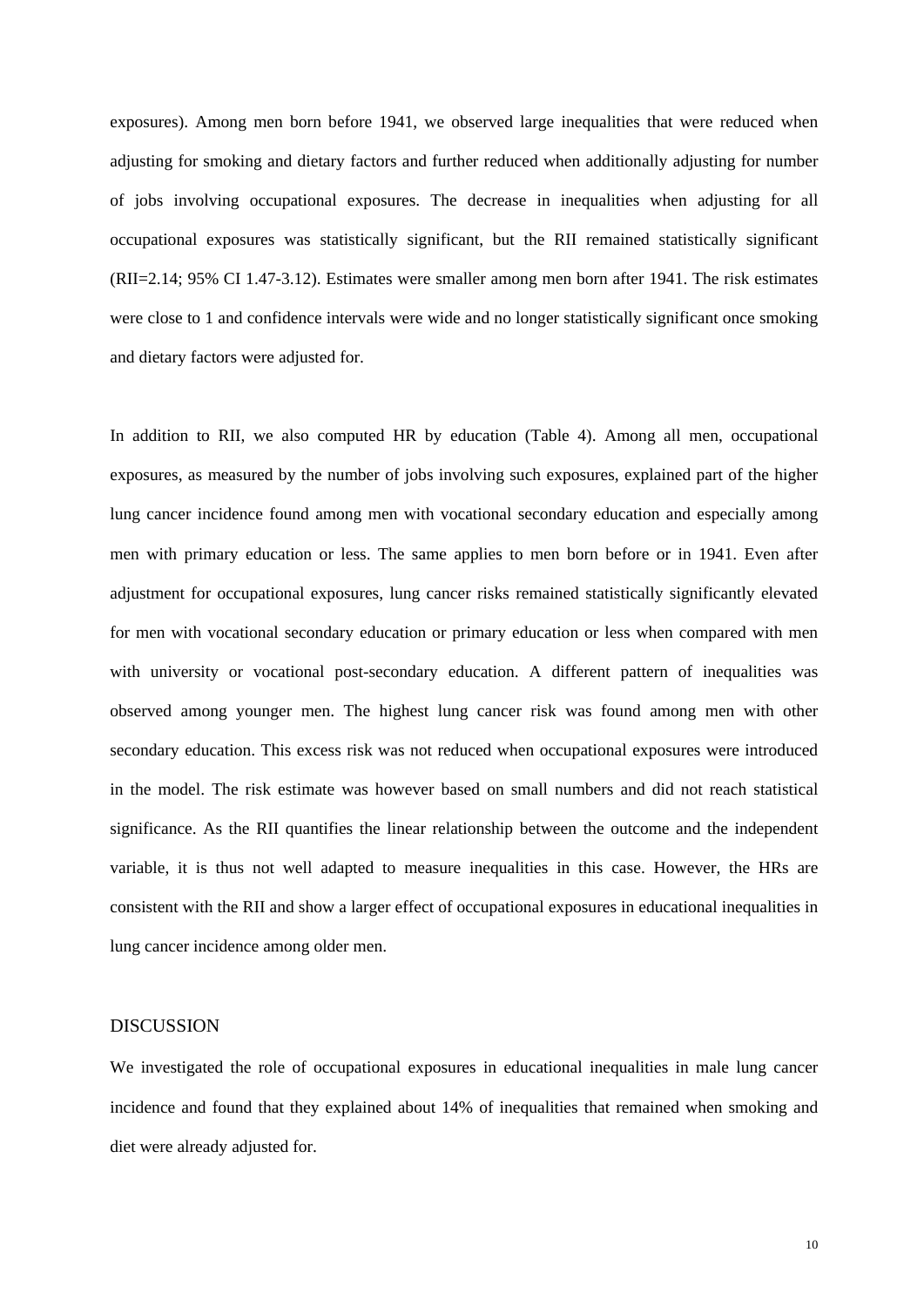Occupational exposures were quantified as the number of jobs held involving exposure to specific carcinogens. This information, although imprecise, was however the best available information in the EPIC cohort. Moreover a consistent association has been found in the cohort between this score and lung cancer risk <sup>17</sup>. Some limitations related to the assessment of occupational exposures should nevertheless be addressed. The classification for occupational exposures was based on job titles. Error and misclassification in measurement may have occurred especially because of insufficient information. At least three limitations can be cited: the method used was based on an a priori list of hazardous occupations which is not exhaustive; the classification of jobs according to common exposures may be somewhat inaccurate; no information on duration, level or intensity of exposure was available. Because we selected all potentially hazardous occupations, we may have considered as exposed many subjects who are in reality not exposed to any carcinogen. Conversely, part of the subjects classified as non exposed are probably to some extent truly exposed. This misclassification is unlikely to differ by vital status but may differ by education. In particular it could be that we missed the exposure more among high educated people, because the hazardous occupations are more widespread among low educated men. It is unfortunately not possible to say to what extent this misclassification biased our estimates of educational inequalities  $^{21}$ . In addition, the level of misclassification may differ by carcinogen. It is for instance certainly easier to detect and select occupations exposing to asbestos than to PAH. There is also a low background exposure to PAH in many occupations, which is not observed for the other carcinogens.

Imprecision in measurement of occupational exposures and confounding due to smoking should also be considered. Previous analyses based on the whole EPIC cohort suggested that residual confounding by smoking could not totally account for the residual educational inequalities observed in lung cancer incidence when adjusting for smoking and dietary factors  $14$  and that other factors were likely to be involved. Information about exposure to several carcinogens such as welding fumes was not available in our study and our estimates may be conservative. However, adjusting for exposure to ETS and silica did not change the risk estimates (results not shown).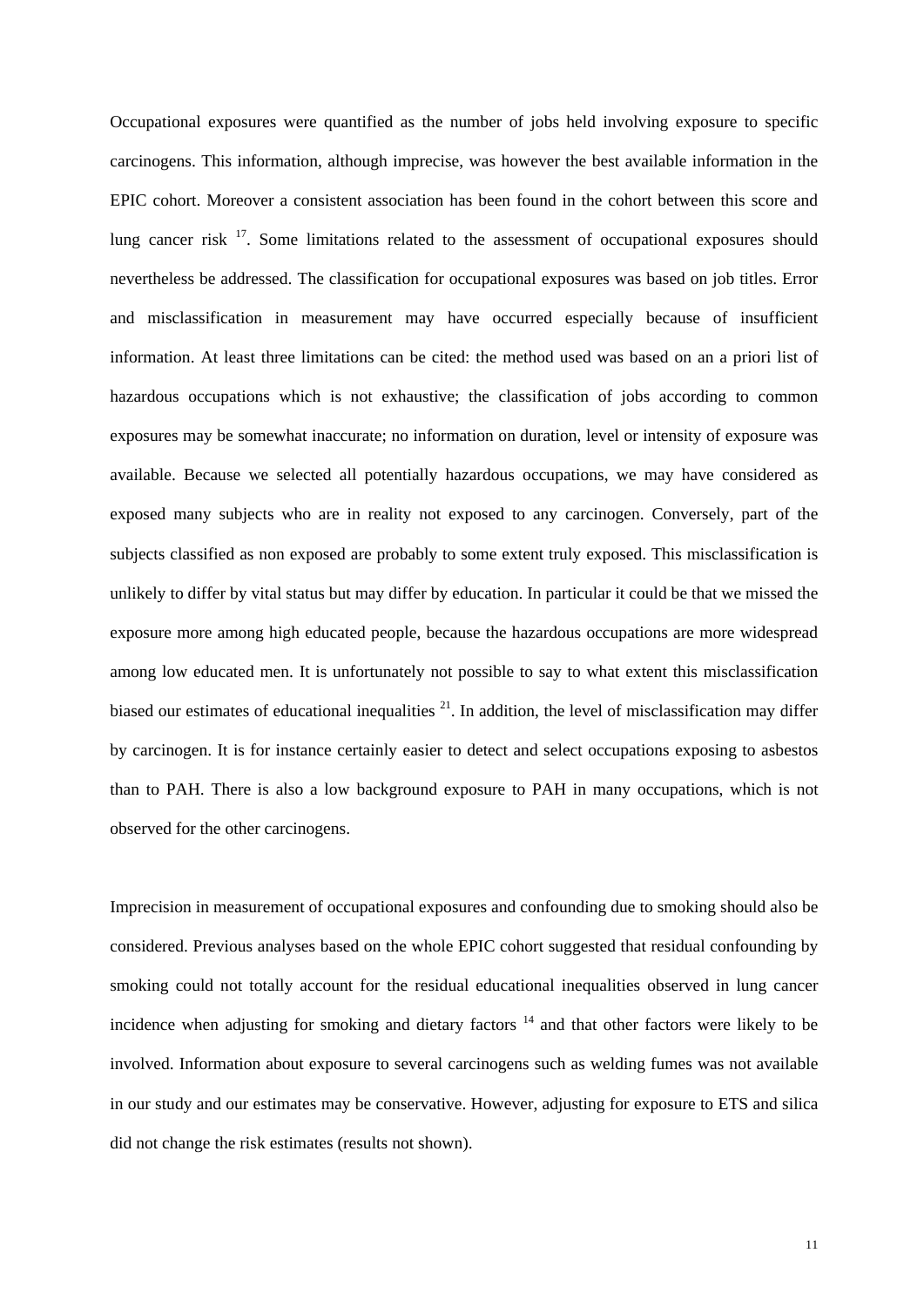The association found in this study between occupational exposures and lung cancer incidence reflects the situation in job employment several years ago. Occupational exposures at work may have decreased in Europe during the last decades and characteristics of occupational exposure (substance, intensity, duration) may therefore differ by birth cohort. For instance, many countries have now prohibited exposure to asbestos  $2^2$ . This was done during the 1980s in some countries like the Nordic countries or Germany but later in France or Spain. We conducted analyses by birth cohort to investigate possible cohort differences in occupational exposures. Our findings are not totally conclusive. They nevertheless suggest a clear effect of occupational exposures in educational inequalities in lung cancer incidence among older men, which may be due to a high exposure to occupational carcinogens in the past. We considered smoking, fruits and vegetables consumption and occupational exposures as mediators between education and the onset of lung cancer <sup>5</sup>. Educational inequalities in lung cancer incidence nevertheless remained large and statistically significant among older men after adjusting for these factors. In addition to residual confounding by smoking, diet and occupational exposures, other factors may also explain an additional part of inequalities. The literature does not support any effect of psychosocial factors  $25$ . Conversely, environmental exposures to pollution or ETS at home  $^{26}$  as well as other risk factors such as physical activity  $^{27}$  may play a role in socioeconomic inequalities.

Among younger men, as the analyses are based on small numbers, we cannot totally rule out that chance fluctuations have caused some of the observed observations. Therefore, we cannot draw firm conclusions based on our results. Moreover, the lag time between exposure to carcinogen and the onset of lung cancer should be taken into account. The mean age at diagnosis among men born after 1941 was 55. Because of the potentially long lag times between exposure to carcinogen and cancer incidence, this generation may not be old enough to see any clear effect of exposure to carcinogens on lung cancer incidence, and consequently on educational inequalities in lung cancer incidence. Finally, it should be noted that these results relate to relative inequalities. Because the baseline hazards strongly differ between age groups, the conclusions regarding absolute inequalities may be partly different.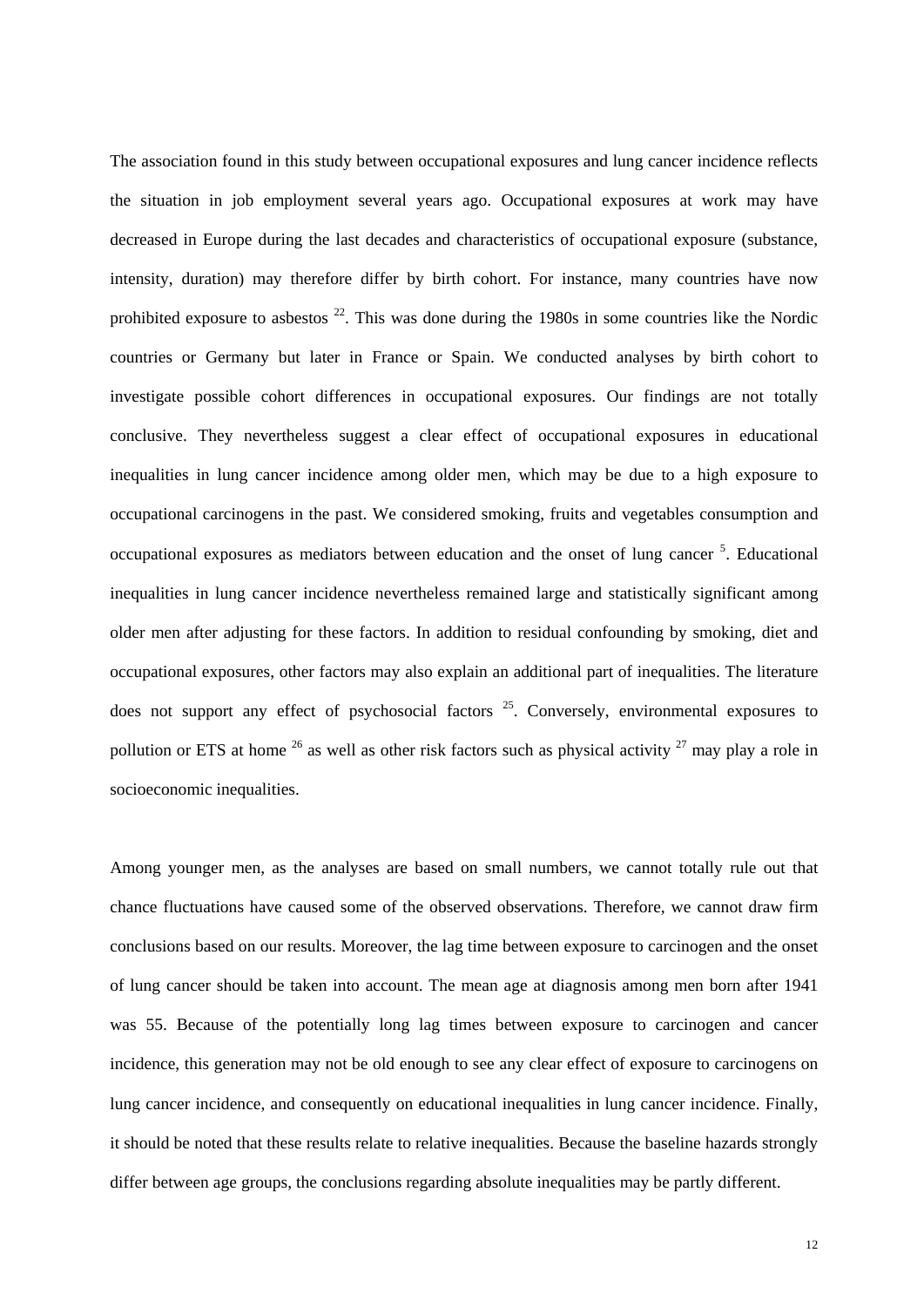We used education as a marker of the socioeconomic position  $^{23, 24}$ . Education is an individual measure of socioeconomic position and allows classification of all individuals, including those who do not work and are retired. Higher education may be associated with health through different pathways: subjects with higher education may be more receptive to prevention messages, and may have a higher ability to change their health behaviour and to better utilize the health care system  $^{24}$ . As in all studies including data from different countries, we cannot rule out possible inconsistencies between centres in the educational classification. However, we dedicated special effort to minimize these problems and used a common classification in all centres for education.

Our study revealed that the impact of occupational exposures on educational inequalities in lung cancer incidence, rarely studied until now, exists but is of modest magnitude. Public and occupational health policies that aim at decreasing exposure to carcinogens at work would probably help to reduce socioeconomic inequalities in the cancer field. However, tobacco control is and remains the key element of any strategy aiming at reducing socioeconomic inequalities in cancer incidence in general and in lung cancer incidence in particular.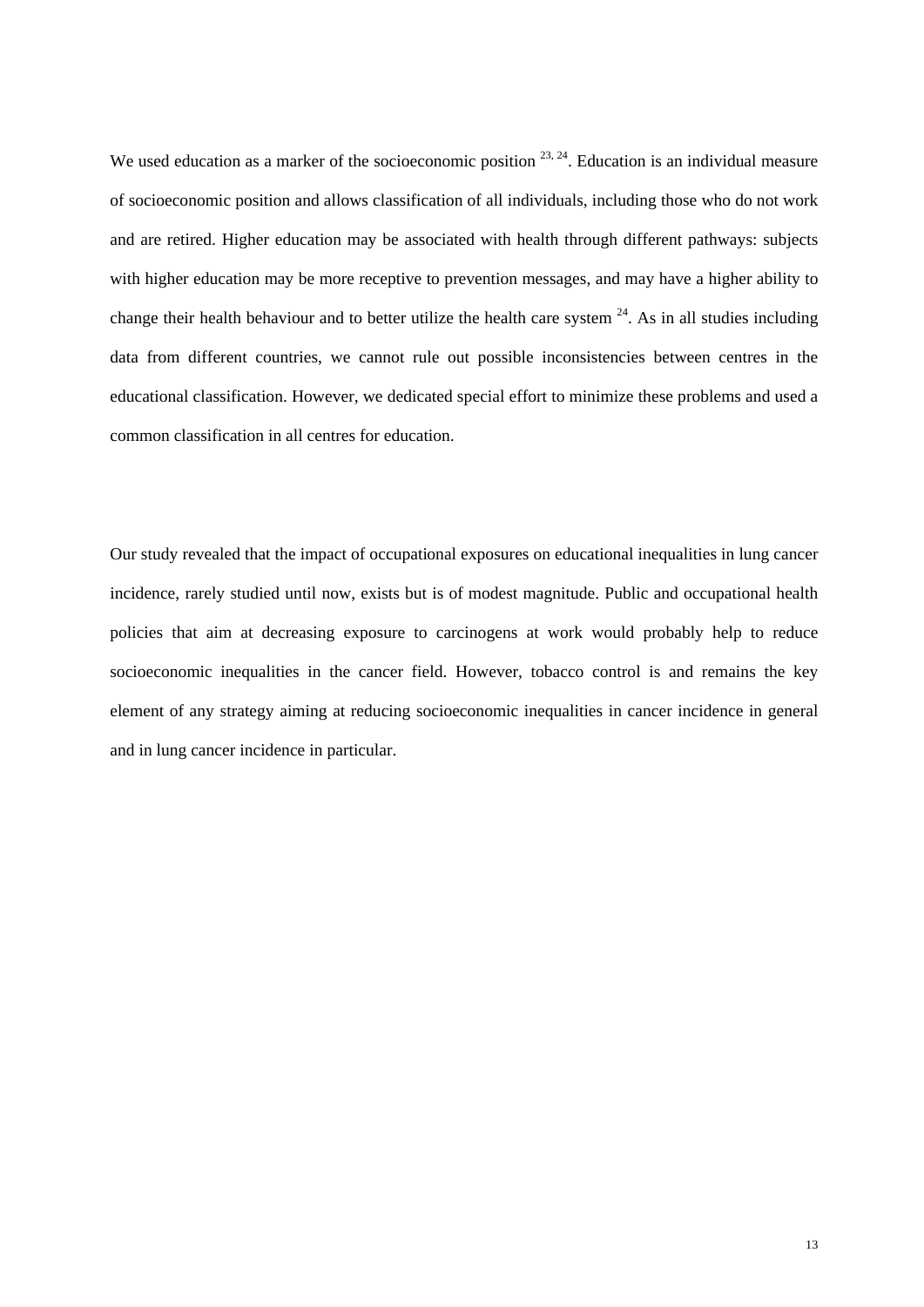### FUNDING

G Menvielle received a funding from the Fondation pour la Recherche Médicale for this analysis. GM is financed by a grant from InCA (Convention n°0607-3D1514-06). The project was in part funded by the European Commission, through the Eurocadet project (from the commission of the European communities research directorate-general, grant No EUROCADET:SP23-CT-2005-006528). EPIC was supported by the European Commission: Public Health and Consumer Protection Directorate 1993- 2004 and the Research Directorate-General 2005-2008.

European Commission FP5 project (QLG1-CT-2001-01049). The EPIC study was funded by "Europe Against Cancer" Programme of the European Commission (SANCO); Ligue contre le Cancer (France); Société 3M (France); Mutuelle Générale de l'Education Nationale; Institut National de la Santé et de la Recherche Médicale; German Cancer Aid; German Cancer Research Center; German Federal Ministry of Education and Research; Danish Cancer Society; Red Temática de Investigación Cooperativa de Centros de Cáncer (C03/10); the participating regional governments and institutions of Murcia, Navarra, Asturias, Pais Vasco y Andalucia, Spain; Cancer Research UK; Medical Research Council, United Kingdom; Stroke Association, United Kingdom; British Heart Foundation; Department of Health, United Kingdom; Food Standards Agency, United Kingdom; The Wellcome Trust, United Kingdom; Greek Ministry of Education; Greek Ministry of Health and Social Solidarity; Hellenic Health Foundation; Italian Association for Research on Cancer; Dutch Ministry of Public Health, Welfare and Sports; Dutch Ministry of Health; Dutch Prevention Funds; LK Research Funds; Dutch Zorg Onderzoek Nederland; World Cancer Research Fund; Swedish Cancer Society; Swedish Scientific Council; Regional Government of Vasterbotten and Skane, Sweden; Norwegian Cancer Society; and Foundation to Promote Research into Functional Vitamin B12 Deficiency, Norway. Some authors are partners of Environmental Cancer Risk, Nutrition and Individual Susceptibility, a network of excellence of the European Commission (6FP contract 513943). Antonio Agudo and Paolo Vineis were supported by ECNIS.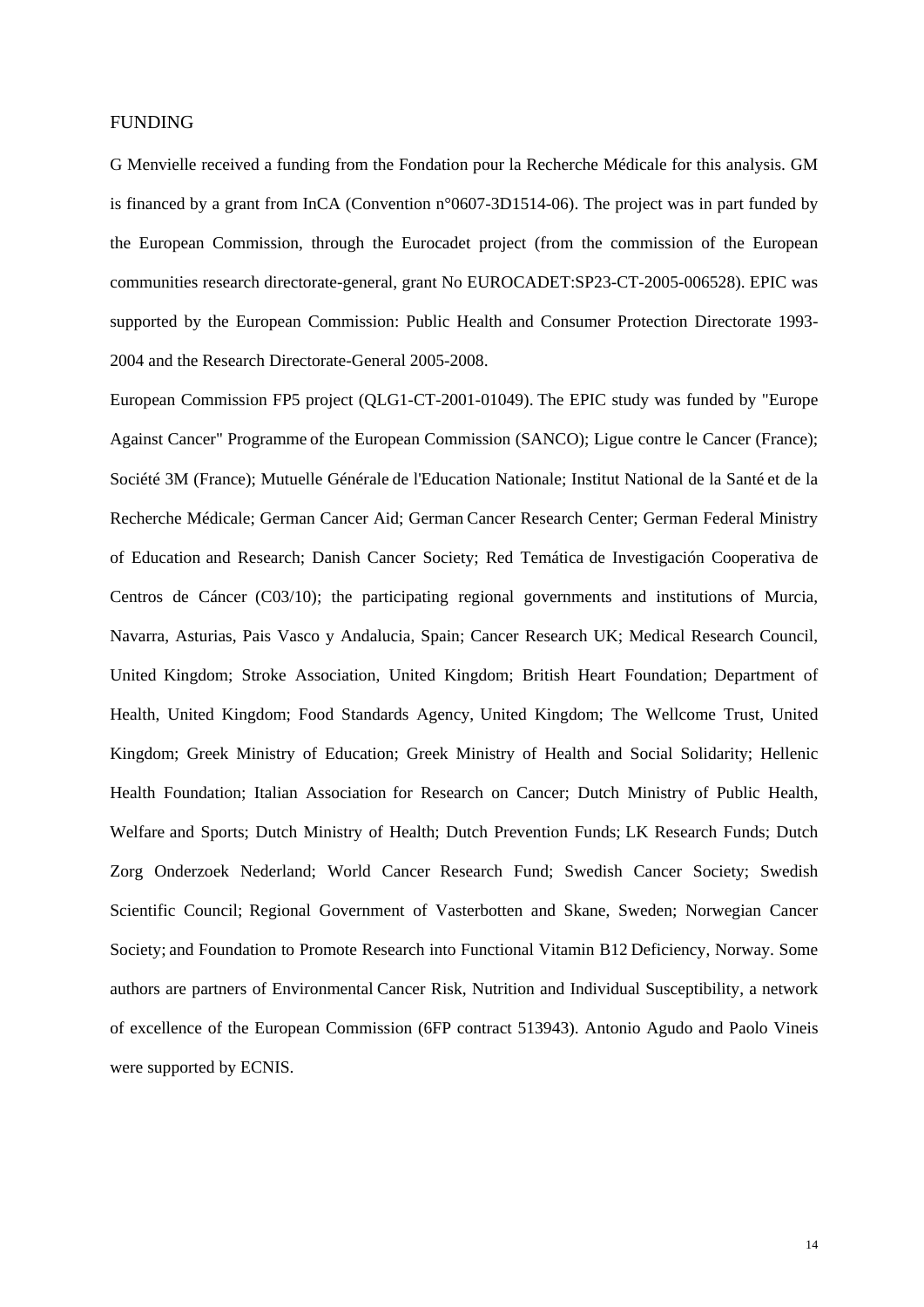#### References

 1. Faggiano F, Partanen T, Kogevinas M, Boffetta P. Socioeconomic differences in cancer incidence and mortality. IARC Sci Publ 1997;138:65-176.

 2. Dalton S, Steding-Jessen M, Engholm G, Schüz J, Olsen J. Social inequality and incidence of and survival from lung cancer in a population-based study in Denmark, 1994-2003. Eur J Cancer 2008;44:1989-95.

 3. Krieger N, Quesenberry C, Jr., Peng T, Horn-Ross P, Stewart S, Brown S, Swallen K, Guillermo T, Suh D, Alvarez-Martinez L, Ward F. Social class, race/ethnicity, and incidence of breast, cervix, colon, lung, and prostate cancer among Asian, Black, Hispanic, and White residents of the San Francisco Bay Area, 1988-92 (United States). Cancer Causes Control 1999;10:525-37.

 4. Clegg LX, Reichman ME, Miller BA, Hankey BF, Singh GK, Lin YD, Goodman MT, Lynch CF, Schwartz SM, Chen VW, Bernstein L, Gomez SL, et al. Impact of socioeconomic status on cancer incidence and stage at diagnosis: selected findings from the surveillance, epidemiology, and end results: National Longitudinal Mortality Study. Cancer Causes Control ahead of print.

 5. Bauman AE, Sallis JF, Dzewaltowski DA, Owen N. Toward a better understanding of the influences on physical activity: the role of determinants, correlates, causal variables, mediators, moderators, and confounders. Am J Prev Med 2002;23:5-14.

 6. Thrane C. Explaining educational-related inequalities in health: Mediation and moderator models. Soc Sci Med 2006;62:467-78.

 7. Danaei G, Vander Hoorn S, Lopez AD, Murray CJ, Ezzati M. Causes of cancer in the world: comparative risk assessment of nine behavioural and environmental risk factors. Lancet 2005;366:1784-93.

 8. van Loon AJ, Goldbohm RA, van den Brandt PA. Lung cancer: is there an association with socioeconomic status in The Netherlands? J Epidemiol Community Health 1995;49:65-9.

 9. Mao Y, Hu J, Ugnat AM, Semenciw R, Fincham S. Socioeconomic status and lung cancer risk in Canada. Int J Epidemiol 2001;30:809-17.

 10. Hart CL, Hole DJ, Gillis CR, Davey Smith G, Watt GC, Hawthorne VM. Social class differences in lung cancer mortality: risk factor explanations using two Scottish cohort studies. Int J Epidemiol 2001;30:268-74.

 11. Blot WJ, Fraumeni JF, Jr. Cancers of the lung and pleura. In: Schottenfeld D, Fraumeni JF, Jr. Cancer epidemiology and preventioned. New York: Oxford University Press, 1996:637-65.

 12. van Loon AJ, Goldbohm RA, Kant IJ, Swaen GM, Kremer AM, van den Brandt PA. Socioeconomic status and lung cancer incidence in men in The Netherlands: is there a role for occupational exposure? J Epidemiol Community Health 1997;51:24-9.

 13. Boffetta P, Kogevinas M, Westerholm P, Saracci R. Exposure to occupational carcinogens and social class differences in cancer occurence. IARC Sci Publ 1997;138:331-41.

 14. Menvielle G, Boshuizen H, Kunst AE, Dalton SO, Vineis P, Bergmann MM, Hermann S, Ferrari P, Raaschou-Nielsen O, Tjonneland A, Kaaks R, Linseisen J, et al. The role of smoking and diet in explaining educational inequalities in lung cancer incidence. J Natl Cancer Inst 2009;101:321-30.

 15. Riboli E, Kaaks R. The EPIC Project: rationale and study design. European Prospective Investigation into Cancer and Nutrition. Int J Epidemiol 1997;26 Suppl 1:S6-14.

 16. Riboli E, Hunt KJ, Slimani N, Ferrari P, Norat T, Fahey M, Charrondiere UR, Hemon B, Casagrande C, Vignat J, Overvad K, Tjonneland A, et al. European Prospective Investigation into Cancer and Nutrition (EPIC): study populations and data collection. Public Health Nutr 2002;5:1113- 24.

 17. Veglia F, Vineis P, Overvad K, Boeing H, Bergmann M, Trichopoulou A, Trichopoulos D, Palli D, Krogh V, Tumino R, Linseisen J, Steindorf K, et al. Occupational exposures, environmental tobacco smoke, and lung cancer. Epidemiology 2007;18:769-75.

 18. Mackenbach JP, Kunst AE. Measuring the magnitude of socio-economic inequalities in health: an overview of available measures illustrated with two examples from Europe. Soc Sci Med 1997;44:757-71.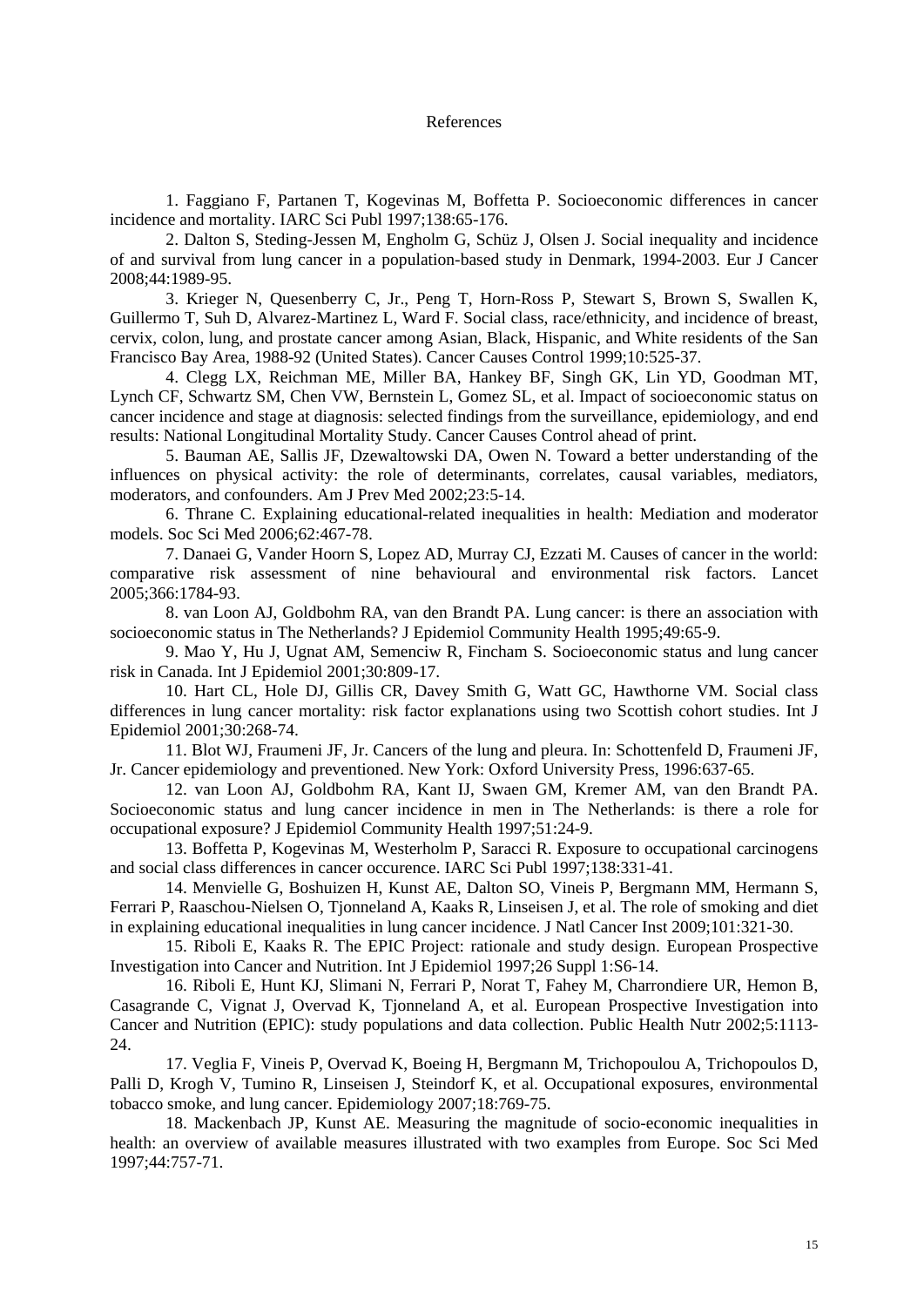19. Lunn M, McNeil D. Applying Cox regression to competing risks. Biometrics 1995;51:524- 32.

 20. Hoffmann K, Pischon T, Schulz M, Schulze MB, Ray J, Boeing H. A statistical test for the equality of differently adjusted incidence rate ratios. Am J Epidemiol 2008;167:517-22.

 21. Jurek AM, Greenland S, Maldonado G, Church TR. Proper interpretation of nondifferential misclassification effects: expectations vs observations. Int J Epidemiol 2005;34:680-7.

 22. Kazan-Allen L. National asbestos bans. 2002 [cited 2009 31/03]; available from http://www.ibas.btinternet.co.uk/index.htm

 23. Berkman LF, Macintyre S. The measurement of social class in health studies:old measures and new formulations. IARC Sci Publ 1997;138:51-64.

 24. Galobardes B, Shaw M, Lawlor DA, Lynch JW, Davey Smith G. Indicators of socioeconomic position (part 1). J Epidemiol Community Health 2006;60:7-12.

 25. Sampson W. Controversies in cancer and the mind: effects of psychosocial support. Semin Oncol 2002;29:595-600.

 26. Vineis P, Hoek G, Krzyzanowski M, Vigna-Taglianti F, Veglia F, Airoldi L, Overvad K, Raaschou-Nielsen O, Clavel-Chapelon F, Linseisen J, Boeing H, Trichopoulou A, et al. Lung cancers attributable to environmental tobacco smoke and air pollution in non-smokers in different European countries: a prospective study. Environ Health 2007;6:7.

 27. Steindorf K, Friedenreich C, Linseisen J, Rohrmann S, Rundle A, Veglia F, Vineis P, Johnsen NF, Tjonneland A, Overvad K, Raaschou-Nielsen O, Clavel-Chapelon F, et al. Physical activity and lung cancer risk in the European Prospective Investigation into Cancer and Nutrition Cohort. Int J Cancer 2006;119:2389-97.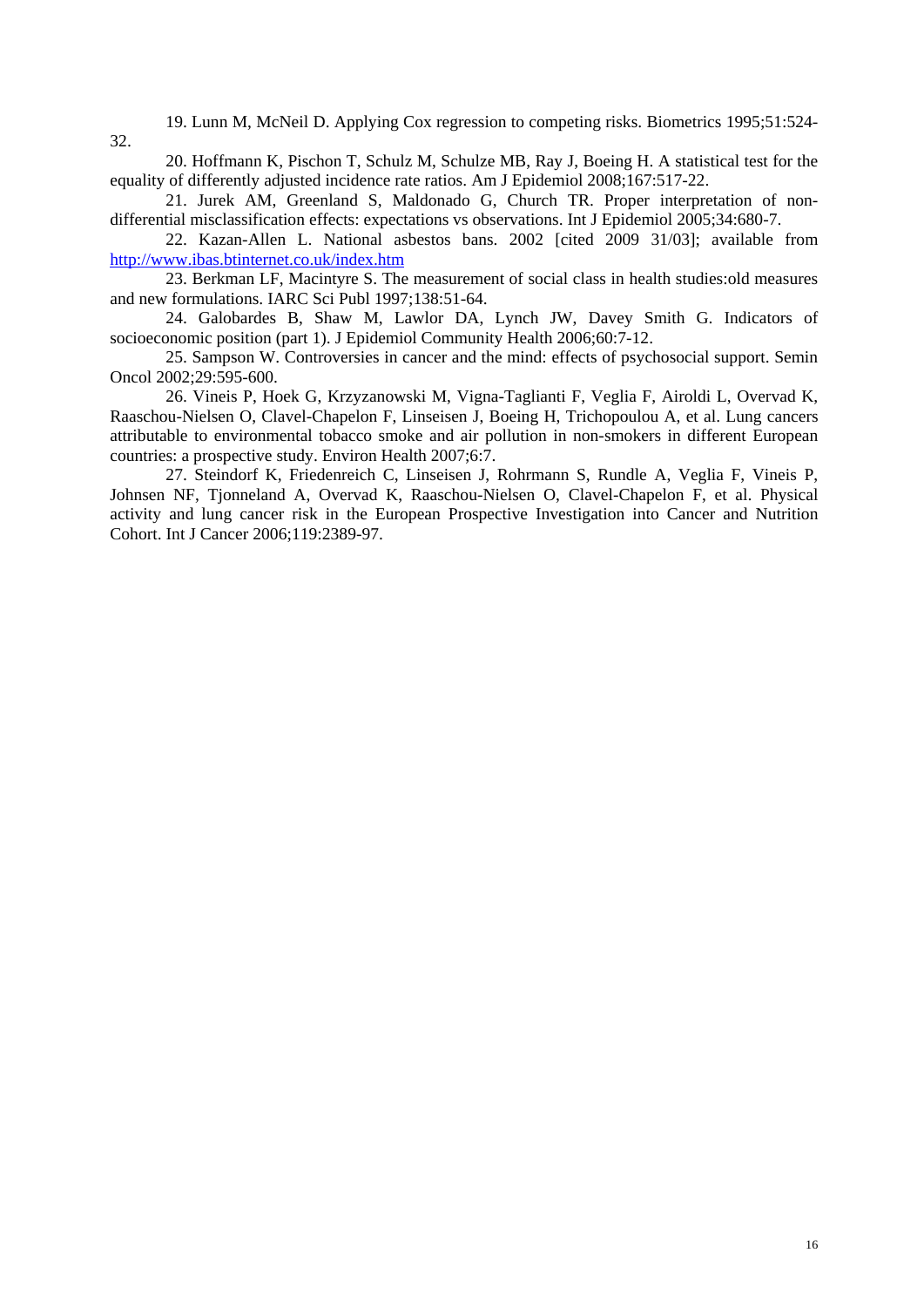Table 1: Number of lung cancer cases and prevalence of different occupational exposures by education.

Men. EPIC cohort

l.

|                                        | All        | <b>Primary</b><br>education<br>or less | <b>Vocational</b><br>secondary<br>education | Other<br>secondary<br>education | <b>University</b><br>or<br>vocational<br>post-<br>secondary<br>education |
|----------------------------------------|------------|----------------------------------------|---------------------------------------------|---------------------------------|--------------------------------------------------------------------------|
| All men                                |            |                                        |                                             |                                 |                                                                          |
| Number of subjects                     | 88,265     | 35,286                                 | 21,064                                      | 9,800                           | 22,115                                                                   |
| Cases of lung cancer                   | 703        | 401                                    | 163                                         | 49                              | 90                                                                       |
| % men exposed to $(N_{E+}^{-1})$       |            |                                        |                                             |                                 |                                                                          |
| Asbestos                               | 19.7 (187) | 26.1 (124)                             | 21.6(38)                                    | 10.1(7)                         | 12.0(18)                                                                 |
| Heavy metals                           | 23.6 (203) | 29.2 (135)                             | 28.3(41)                                    | 17.0(6)                         | 13.2(21)                                                                 |
| PAH                                    | 16.3(146)  | 23.6(105)                              | 17.5(20)                                    | 9.8(6)                          | 6.6(15)                                                                  |
| Men born before or in<br>1941          |            |                                        |                                             |                                 |                                                                          |
| Number of subjects                     | 43,573     | 20,916                                 | 9,791                                       | 3,582                           | 9,284                                                                    |
| Cases of lung cancer                   | 551        | 339                                    | 125                                         | 26                              | 61                                                                       |
| % men exposed to $(N_{E+}^{-1})$       |            |                                        |                                             |                                 |                                                                          |
| Asbestos                               | 20.1 (144) | 24.8 (97)                              | 20.3(29)                                    | 10.6(5)                         | 13.2(13)                                                                 |
| Heavy metals                           | 23.3 (162) | 27.2 (117)                             | 25.7(26)                                    | 13.7(2)                         | 15.7(17)                                                                 |
| PAH                                    | 16.0(117)  | 21.6(89)                               | 15.2(15)                                    | 8.2(2)                          | 7.0(11)                                                                  |
| Men born after 1941                    |            |                                        |                                             |                                 |                                                                          |
| Number of subjects                     | 44,692     | 14,370                                 | 11,273                                      | 6,218                           | 12,831                                                                   |
| Cases of lung cancer                   | 152        | 62                                     | 38                                          | 23                              | 29                                                                       |
| % men exposed to $(N_{E+}^{\qquad 1})$ |            |                                        |                                             |                                 |                                                                          |
| Asbestos                               | 19.3(43)   | 28.0(27)                               | 22.8(9)                                     | 9.8(2)                          | 11.2(5)                                                                  |
| Heavy metals                           | 23.9(41)   | 32.1(18)                               | 30.5(15)                                    | 18.9(4)                         | 11.5(4)                                                                  |
| <b>PAH</b>                             | 16.7(29)   | 26.4(16)                               | 19.5(5)                                     | 10.8(4)                         | 6.3(4)                                                                   |

1: Number of lung cancer cases among exposed men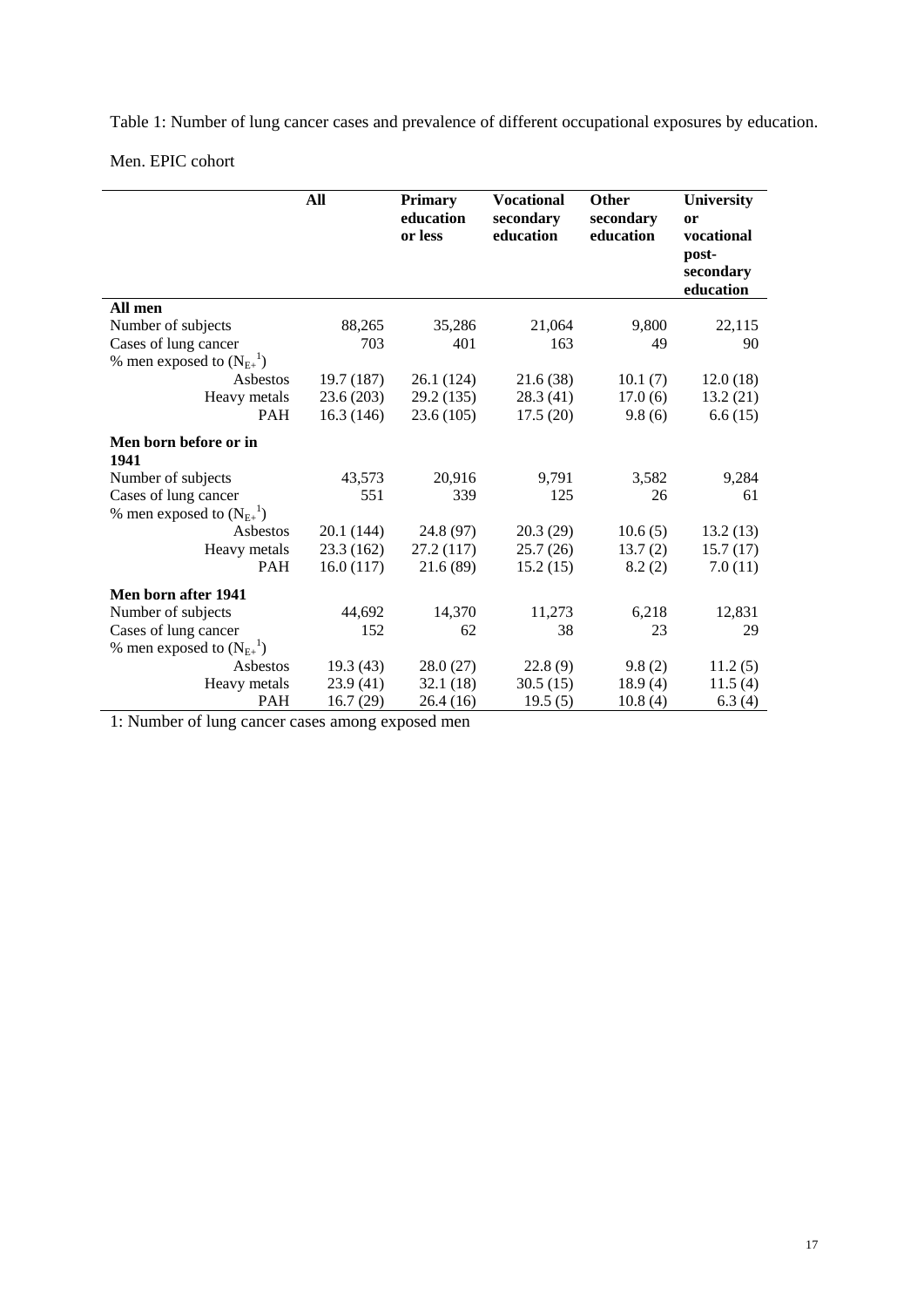Table 2: Hazard ratios associated with occupational exposure to different carcinogens. Men. EPIC

| Occupational exposure (nb jobs    | <b>HR</b> | 95% CI        |  |  |  |
|-----------------------------------|-----------|---------------|--|--|--|
| held with this specific exposure) |           |               |  |  |  |
| <b>Exposure to asbestos*</b>      |           |               |  |  |  |
| $3+$                              | 1.65      | 1.11-2.46     |  |  |  |
| $\mathfrak{D}$                    | 1.34      | 0.95-1.89     |  |  |  |
|                                   | 1.16      | $0.95 - 1.42$ |  |  |  |
| Never                             | 1         |               |  |  |  |
| <b>Exposure to heavy metals*</b>  |           |               |  |  |  |
| $3+$                              | 1.21      | $0.94 - 1.54$ |  |  |  |
| 2                                 | 1.24      | $0.96 - 1.62$ |  |  |  |
| 1                                 | $1.03 -$  | $0.77 - 1.38$ |  |  |  |
| Never                             | 1         |               |  |  |  |
| <b>Exposure to PAH*</b>           |           |               |  |  |  |
| $3+$                              | 1.02      | $0.68 - 1.53$ |  |  |  |
| $\mathfrak{D}$                    | 1.06      | $0.80 - 1.39$ |  |  |  |
|                                   | 1.14      | $0.87 - 1.49$ |  |  |  |
| Never                             | 1         |               |  |  |  |

All models are stratified on centre and age at baseline.

\*The model includes each occupational exposure separately and smoking status (never smoker (reference category), current smoker, former smoker), age at starting (continuous, for ever smoker), duration of smoking (continuous, for ever smoker), current quantity (continuous, among current smokers), a quadratic term for current quantity, two interaction terms (quantity\*duration and age at starting\*duration), a dummy variable for missing variables for current quantity, fruits and vegetables consumption (continuous variable, per 100g) and an interaction term between smoking status and fruits and vegetables consumption, and education.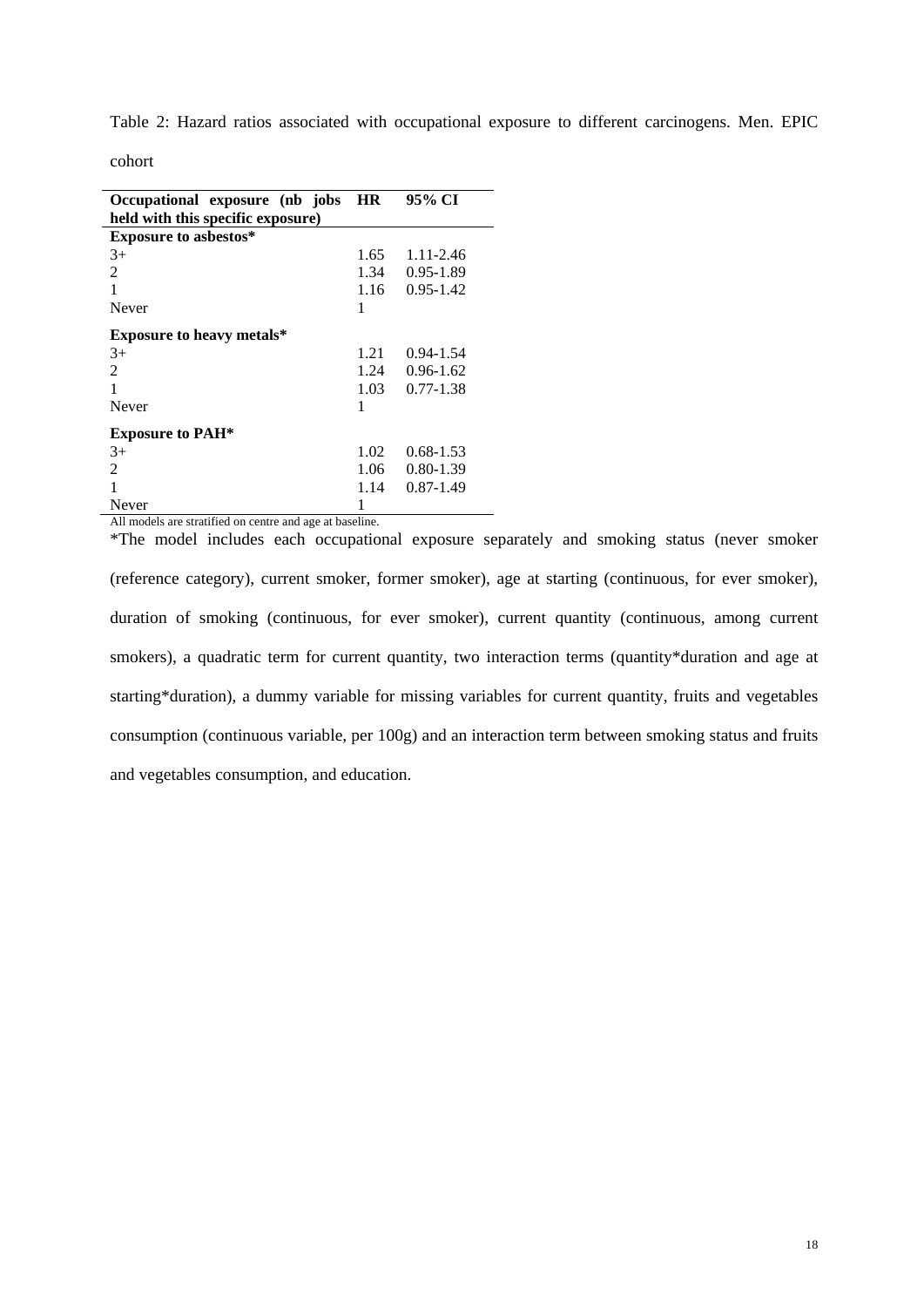Table 3: Relative indices of inequality (RII) for education and their corresponding 95% confidence

|                                           | $\overline{\mathrm{N}}^1$ | <b>RII</b> | 95% CI        | p for decrease |
|-------------------------------------------|---------------------------|------------|---------------|----------------|
|                                           |                           |            |               | in $RII4$      |
| All men $(N=703)$                         |                           |            |               |                |
| Crude model                               |                           | 3.01       | 2.21-4.09     |                |
| Reference model <sup>2</sup>              |                           | 1.87       | 1.36-2.56     |                |
| + exposure to asbestos <sup>3</sup>       | 187                       | 1.76       | 1.28-2.41     | 0.01           |
| + exposure to heavy metals $3$            | 203                       | 1.83       | 1.33-2.50     | 0.13           |
| + exposure to PAH $^3$                    | 146                       | 1.84       | 1.34-2.53     | 0.55           |
| + exposure to asbestos, heavy metals, and | 359                       | 1.75       | 1.27-2.41     | 0.05           |
| PAH <sup>3</sup>                          |                           |            |               |                |
| Men born before or in $1941$ (N=551)      |                           |            |               |                |
| Crude model                               |                           | 3.58       | 2.50-5.13     |                |
| Reference model <sup>2</sup>              |                           | 2.33       | 1.61-3.36     |                |
| + exposure to asbestos <sup>3</sup>       | 144                       | 2.22       | 1.53-3.21     | 0.05           |
| + exposure to heavy metals $3$            | 162                       | 2.25       | 1.56-3.25     | 0.08           |
| + exposure to PAH <sup>3</sup>            | 117                       | 2.25       | 1.55-3.26     | 0.34           |
| + exposure to asbestos, heavy metals, and | 287                       | 2.14       | 1.47-3.12     | 0.03           |
| PAH <sup>3</sup>                          |                           |            |               |                |
| Men born after $1941$ (N=152)             |                           |            |               |                |
| Crude model                               |                           | 1.68       | $0.91 - 3.13$ |                |
| Reference $model2$                        |                           | 0.94       | $0.50 - 1.77$ |                |
| + exposure to asbestos <sup>3</sup>       | 43                        | 0.81       | $0.42 - 1.54$ | 0.04           |
| + exposure to heavy metals $3$            | 41                        | 0.93       | $0.49 - 1.76$ | 0.72           |
| + exposure to PAH <sup>3</sup>            | 29                        | 0.97       | $0.51 - 1.85$ | 0.61           |
| + exposure to asbestos, heavy metals, and | 72                        | 0.88       | $0.46 - 1.69$ | 0.46           |
| PAH <sup>3</sup>                          |                           |            |               |                |

intervals (95% CI) for lung cancer among all men and by birth cohort. EPIC cohort.

All models are stratified on centre and age at baseline (in 1 year age categories).

1: Number of cases exposed to the carcinogen

2: The reference model includes smoking status (never smoker (reference category), current smoker, former smoker), age at starting (continuous, for ever smoker), duration of smoking (continuous, for ever smoker), current quantity (continuous, among current smokers), a quadratic term for current quantity, two interaction terms (quantity\*duration and age at starting\*duration), a dummy variable for missing variables for current quantity, fruits and vegetables consumption (continuous variable, per 100g) and an interaction term between smoking status and fruits and vegetables consumption.

3: Occupational exposures are coded into four categories: never exposed, exposed during in one job, exposed in two jobs, exposed in three jobs or more.

4: p-value for test for decrease in RII after adjustment for occupational exposures when compared with RII from the reference model